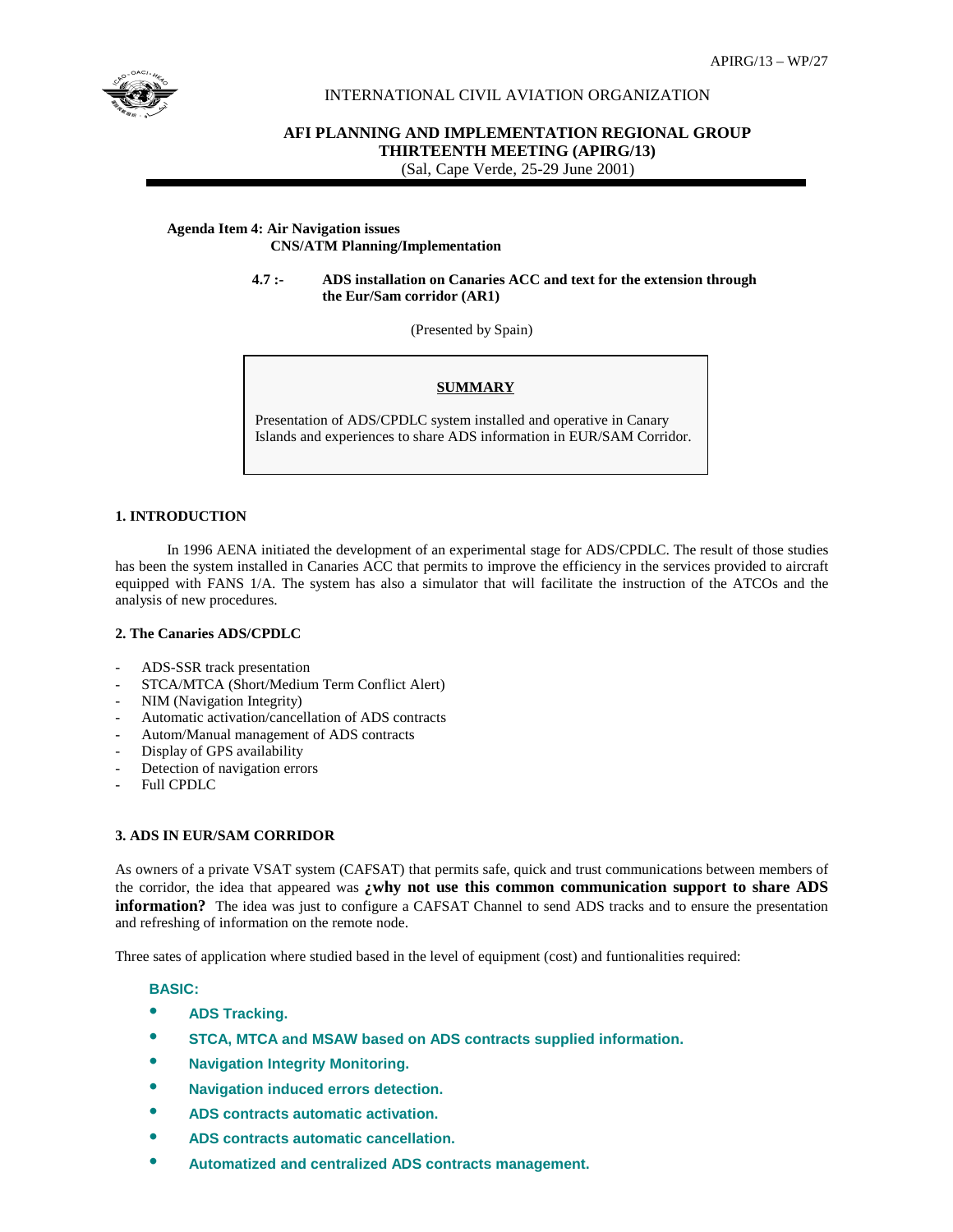#### **INTERMEDIATE:**

- **Synthetic tracks generation and presentation.**
- **Flight Plan Information.**

#### **FULL:**

- **Flight Plain Automatic Updating.**
- **Data Link MET-AIS Database queries.**
- **ADS contracts and parameters specific requests.**
- **Controller-Pilot functional parameters interchange.**
- **Controller-Pilot message interchange.**

# **3-TR**

A lot of trials where done in order to ensure the capability of CAFSAT as comm. support for ADS information. For instance, a simulation for a Simple ADS contract (*predicted* root -estimation to next heavy point- and earth reference -includes position and speed):

| <b>Notification Time</b> | Bytes/message* |
|--------------------------|----------------|
| 12:02:6.62480            | 122            |
| 12:03:13.03380           | 122            |
| 12:04:19.30227           | 122.           |
| 12:05:25.58125           | 122            |
| 12:06:31.80975           | 122            |
| 12:07:38.30869           | 122            |
| 12:08:44.46733           | 122            |
| 12:09:50.49618           | 122            |

\**Information extracted from Canary Islands ADS System \*Will consider 192 bytes to include control data information*

*If in at same instant t, n aircraft send a notification, a contract solicitude or any other kind of ADS message… the band width occupied would be n\*192 bytes. Just with 2.400 bps space segment disposal: 2.400/192 -> 12 notifications could be simultaneously sent.* 

*"On a simple channel of 2400 bps in the transmission CAFSAT node, up to 720 ADS display messages per minute may be broadcast to all nodes (on a Simple ADS contract configuration)"*.

 As result of this tests in January 2001 a protocol was developed by Cape Verde and Spain: "A SUN ULTRA 10 Station was configured and installed in Sal Acc Control Room. A 19200 bps Cafsat Channel was routed and dedicated to this purpose and the system was overload with several simulation exercises. **The result is that at that moment Cape Verde receives from Canary Island ADS system ADS/SSR information that, presented on a screen, results to be fully operative "** 

Furthermore, Spain will initiate protocols for "ADS sharing" with other members of EUR/SAM Corridor as soon as they are CAFSAT equipped

#### **4. Actions by the meeting**

The meeting is invited to:

- a) take notice of this information
- b) encourage the agreements and co-operation between the AFI regions so as to make the best use of the ADS/CPDLC implementations.

Annex: SAL/CANARIAS ADS/CPDLC VIA CAFSAT